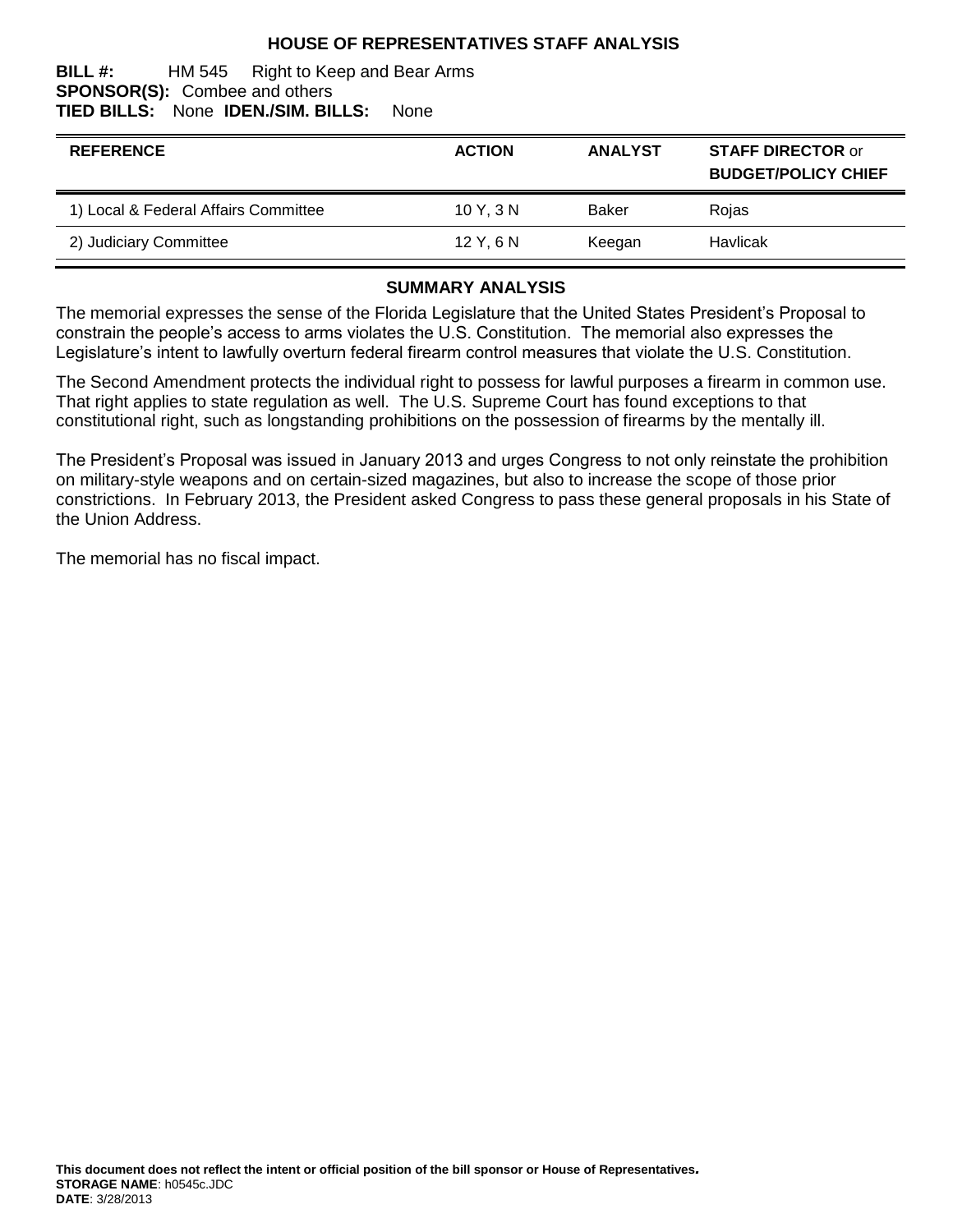## **FULL ANALYSIS**

### **I. SUBSTANTIVE ANALYSIS**

### A. EFFECT OF PROPOSED CHANGES:

### **Current Situation**

#### *A. The Second Amendment*

The Second Amendment to the U.S. Constitution states a "well regulated Militia, being necessary to the security of a free State, the right of the people to keep and bear Arms, shall not be infringed."

#### General Protections

The U.S. Supreme Court (Court) has declared the Second Amendment provides the constitutional right of an individual to keep and bear arms.<sup>1</sup> The Second Amendment applies to the states by operation of the Fourteenth Amendment.<sup>2</sup> The introductory clause of the Second Amendment does not limit the right to keep and bear arms. $3$ 

The Court has looked at the provisions of a challenged regulation working together as a whole in order to determine whether that regulation indeed constrains individual rights protected by the Second Amendment. For instance, a law that outlawed the registration of handguns while also outlawing the possession of unregistered firearms was a de facto prohibition on handguns, thereby violating the Second Amendment.<sup>4</sup> Requiring a handgun to be disassembled or trigger-locked also violated the Second Amendment by requiring that weapon to be kept inoperable.<sup>5</sup> The Court emphasized that these bans on handguns would fail any level of heightened constitutional scrutiny; therefore, it did not choose which type of scrutiny (strict or intermediate) was necessary to apply.<sup>6</sup>

#### Qualifications

In *District of Columbia v. Heller*, the Court decided, among other things, there is no Second Amendment protection for "those weapons not typically possessed by law-abiding citizens for lawful purposes, such as short-barreled shotguns."<sup>7</sup> The weapons protected by the Second Amendment are those in common use for lawful purposes, such as self-defense.<sup>8</sup> For example, because in the United States handguns were a common weapon for home defense, a prohibition on the possession of handguns violated the Second Amendment.<sup>9</sup>

#### **Exceptions**

*Heller* noted there are presumptively lawful firearm regulations the Second Amendment does not prohibit.<sup>10</sup> The Court then proceeded to give an *open-ended* list of examples of such regulations to which the presumption of lawfulness attaches:

- 1) "longstanding prohibitions on the possession of firearms *by felons* and *the mentally ill*, or
- 2) laws forbidding the carrying of firearms in sensitive places such as schools and government buildings, or

 $\overline{a}$ 

<sup>1</sup> *District of Columbia v. Heller*, 554 U.S. 570 (2008).

<sup>&</sup>lt;sup>2</sup> *McDonald v. City of Chicago*, 130 S. Ct. 3020 (2010).<br><sup>3</sup> See Helley, 128 S. Ct. at 2780, 00 (the introductory also

*See Heller*, 128 S. Ct. at 2789-90 (the introductory clause is used to resolve any ambiguities, if they exist, after reading the operative clause, and was in use in many state constitutions at the founding era).

<sup>4</sup> *Id.* at 2789-90.

<sup>5</sup> *Id.* at 2817-19.

<sup>6</sup> *Id.* at 2817-18.

<sup>&</sup>lt;sup>7</sup> *Id.* at 2816 (choosing to narrow the limitation on the Second Amendment expressed by a prior U.S. Supreme Court decision).

 $^{8}$  *Id.* at 2815 (finding that militia-type weapons at the revolutionary period were the same type as used in self-defense).

<sup>9</sup> *Id.* at 2817-19.

<sup>10</sup> *Id.* at 2816.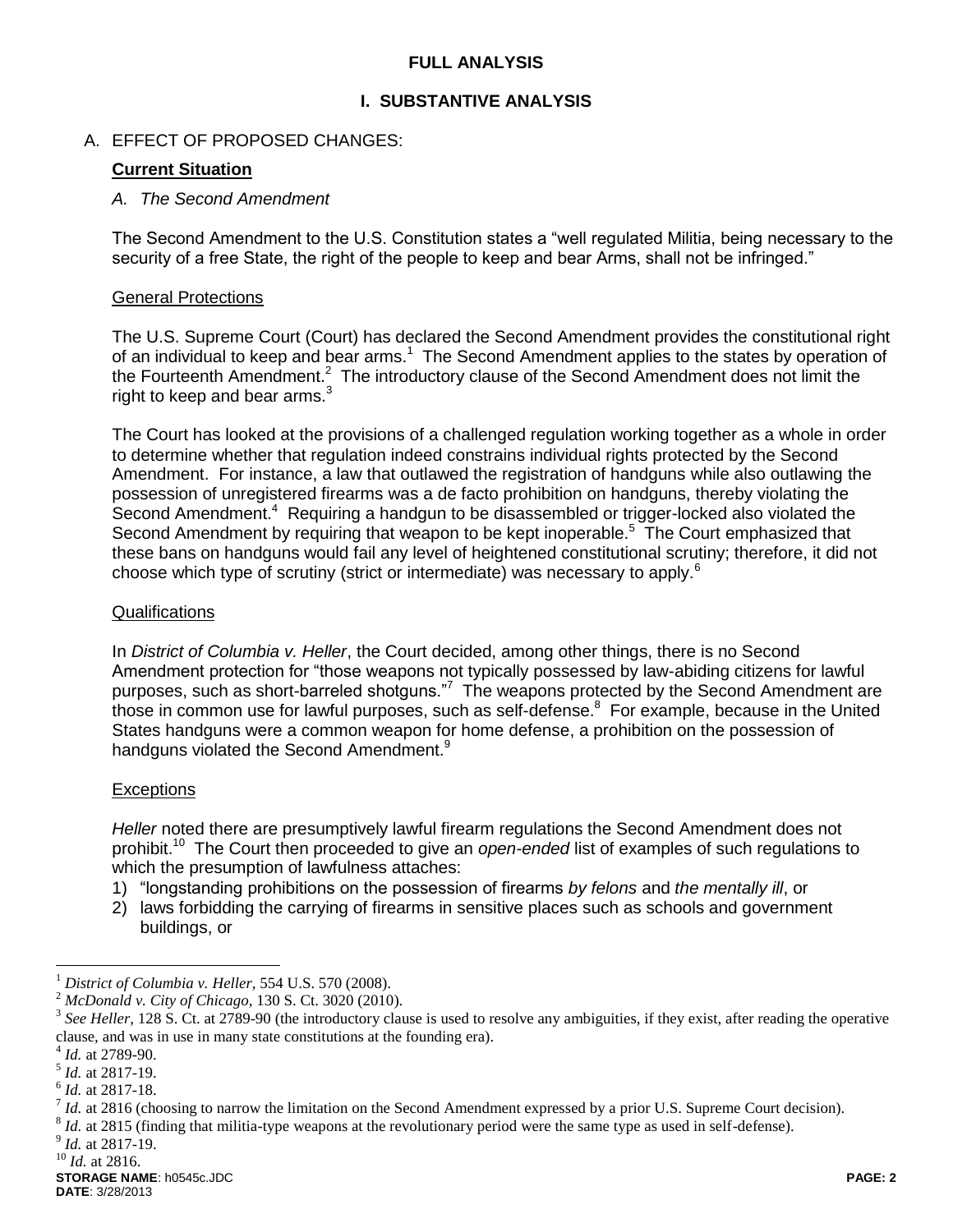3) laws imposing conditions and qualifications on the *commercial* sale of arms."<sup>11</sup>

The Court did not specifically mention the degree of difficulty by which these presumptions could be overcome, nor whether these were rebuttable or conclusive presumptions.

After *Heller*, the Court was asked to decide whether a federal prohibition on firearm possession by a person convicted of a domestic violence misdemeanor required proof of a domestic relationship.<sup>12</sup>  $\frac{2}{3}$  The Court did not invalidate that statute but did not address the issue of the Second Amendment either.<sup>13</sup> However, one U.S. Circuit Court of Appeals has applied intermediate scrutiny (a lower degree of scrutiny than applied to many fundamental rights) to a prohibition on firearm possession by a person subject to a domestic violence injunction.<sup>14</sup> Another U.S. Circuit Court of Appeals has found that a prohibition on the possession of military-style firearms and large-capacity magazines passes intermediate scrutiny.<sup>15</sup>

## *B. The Tenth Amendment*

The Tenth Amendment to the United States Constitution delegates to the states any powers not provided to the federal government. Specifically, the amendment provides, "[t]he powers not delegated to the United States by the Constitution, nor prohibited by it to the states, are reserved to the states respectively, or to the people."<sup>16</sup>

## *C. The U.S. President's recent proposal for federal regulation of firearms*

On January 16, 2013, the President released a statement proposing changes to federal law and the regulation of firearms (Proposal).<sup>17</sup> That Proposal was based on recommendations from the Vice President.<sup>18</sup> Those recommendations leaned toward executive action rather than congressional legislation.<sup>19</sup> On January 26, 2013, the President announced certain executive actions he would take regarding firearms (Announcement).<sup>20</sup>

At the State of the Union Address on February 12, 2013, the President called on Congress to vote on firearm control as envisioned by the Proposal. Among other regulatory and spending requests,  $21$  the Proposal listed two broad prongs of firearm regulation:

- 1) magazine size, ammunition, and military-style firearms, and
- 2) constraints on sales.

## 1. Magazine size, ammunition, and military-style firearms

 $\overline{a}$ 

 $11$  *Id.* at 2816-17 (numerals and emphasis added).

<sup>12</sup> *United States v. Hayes*, 555 U.S. 415 (2009).

<sup>13</sup> *Id.*

<sup>14</sup> *United States v. Reese*, 627 F.3d 792 (10th Cir. 2010).

<sup>&</sup>lt;sup>15</sup> *Heller v. District of Columbia*, 670 F.3d 1244 (D.C. Cir. 2011) (case is currently at federal District Court after being remanded by the Circuit Court; discovery deadline has been set for May 2013).

<sup>16</sup> U.S. CONST. amend. X.

<sup>&</sup>lt;sup>17</sup> "Now is the Time: The President's plan to protect our children and our communities by reducing gun violence," The White House, *available at* http://www.whitehouse.gov/issues/preventing-gun-violence#what-we-can-do (click "Download the full text of the President's Plan") (last visited March 25, 2013) (hereinafter the "Presidential Proposal").

<sup>&</sup>lt;sup>18</sup> Kevin Liptak, "Details of Biden gun package emerge," CNN, Jan. 15, 2013, *available at* 

<http://politicalticker.blogs.cnn.com/2013/01/15/details-of-biden-gun-package-emerge/> (last visited March 25, 2013).

<sup>&</sup>lt;sup>19</sup> See id. (reporting that Vice President's recommendations found a high-capacity magazine law may pass House, while assault weapon ban would not).

<sup>&</sup>lt;sup>20</sup> "Now is the Time", *supra* n. 14 (click "See the Executive Actions President Obama Announced") (last visited March 25, 2013) (hereinafter "Announcement").

**STORAGE NAME**: h0545c.JDC **PAGE: 3**  $^{21}$  The portions of the proposal calling for spending include millions of dollars for research; increased police presence on streets; encouragement for firearm manufacturers to create new constraints on weapons; hiring school resource officers, psychologists, and counselors; and implementation of emergency management plans and behavior management plans. The other regulatory categories of the Proposal included schools and mental health services.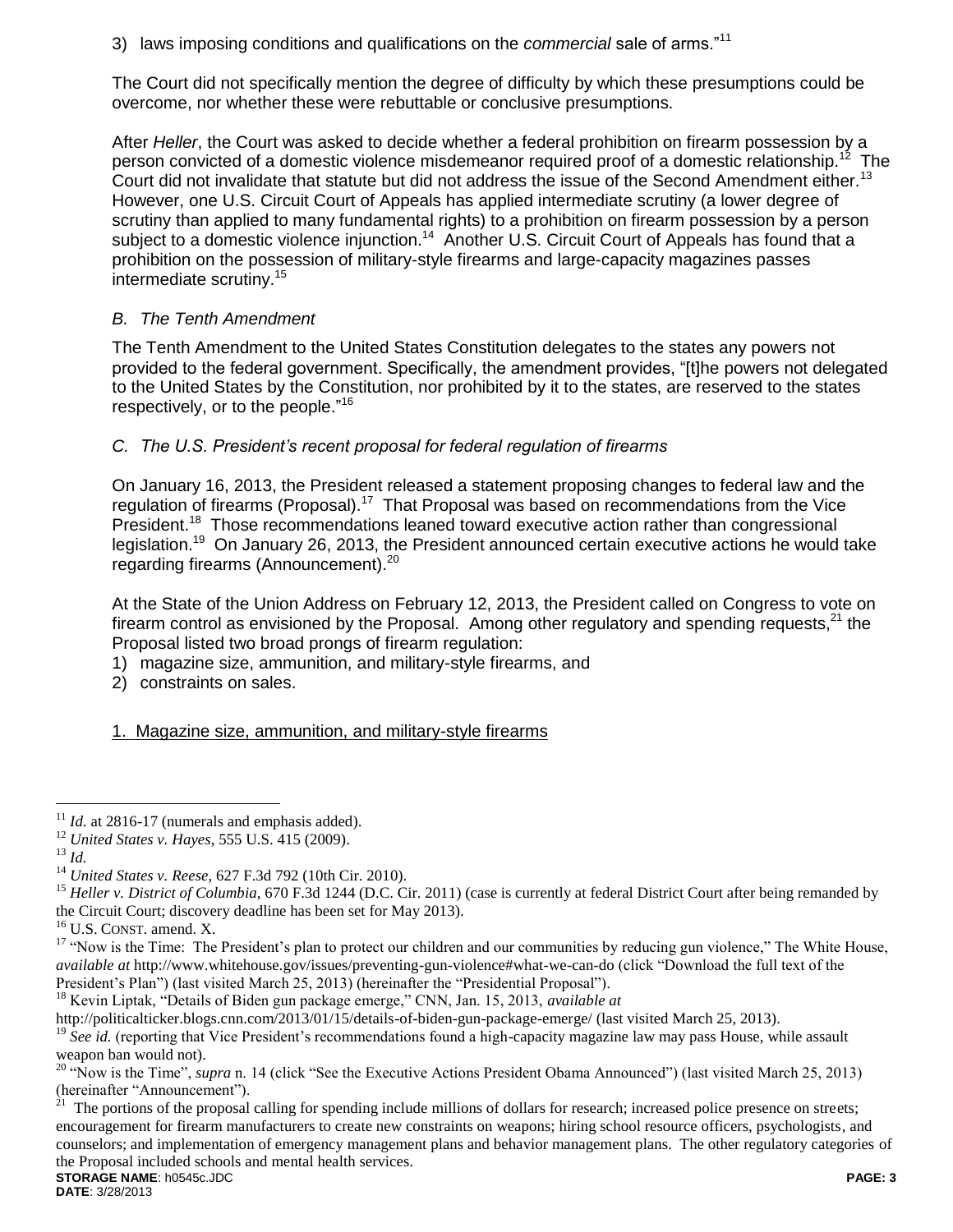The Proposal urges Congress to "reinstate and strengthen the prohibition on assault weapons." $^{22}$ According to this language, the President not only seeks to recreate the same ban that existed from 1994 to 2004<sup>23</sup>, but also wants Congress to enact an even more stringent law. In particular, the Proposal implores Congress to prevent cosmetic modifications of semiautomatic rifles that the President alleges were a circumvention of the 1994 assault weapon ban. $^{24}$  The Proposal does not specify which modifications allegedly circumvented that now-repealed law.

The 1994 assault weapons ban prohibited the manufacture, transfer and possession of a "semiautomatic assault weapon," including A-K technology weapons, UZI, AR-15, TEC-9, and "copies or duplicates of the [prohibited] firearms." $^{25}$ 

The Proposal also urges Congress to "reinstate the prohibition on magazines holding more than 10 rounds."<sup>26</sup> The 1994 federal law prohibited ammunition feeding devices of more than 10 rounds.<sup>27</sup> The Proposal goes on to urge Congress to ban the possession and transfer of armor-piercing ammunition among persons who are not members of law enforcement or the military.<sup>28</sup>

## 2. Constraints on Sales

The Proposal urges Congress to change the National Criminal Background Check System under the Brady Act.<sup>29</sup> Accordingly, the President urges Congress to require background searches for all firearm purchasers, unless a transaction occurred between family members or was a temporary transfer for sporting purposes.<sup>30</sup> The Proposal urges Congress to prevent unlicensed persons from selling weapons to those who may not otherwise be able to make a lawful purchase because of failing a background search, i.e., "straw purchasers."<sup>31</sup>

### *Ban on importation of relic arms*

The Proposal requests Congress to permit the executive branch to restrict the definition of importable relic weapons by excluding semiautomatic military rifles therefrom.<sup>32</sup>

## *Executive action*

The Proposal implies the implementation of certain executive action. The President has stated that he intends to take executive action.<sup>33</sup> Notwithstanding the Health Insurance Portability and Accountability Act (HIPAA), states may disclose a person's mental health information when a background search is conducted.<sup>34</sup> To this end, the Proposal, without providing specifics, requests to spend \$70 million on states in the next two fiscal years to encourage them to make relevant disclosures.

Further, the President has stated that he intends to direct federal agencies to review federal firearm laws and recommend changes to Congress and the executive branch as to how those laws can be used to "ensure dangerous people aren't slipping through the cracks."35

 $\overline{a}$ 

<sup>22</sup> Presidential Proposal at 5, *supra* n. 17.

<sup>&</sup>lt;sup>23</sup> Pub. L. 103-322, §§ 110102-110104 (HR 3355) (Violent Crime Control and Law Enforcement Act of 1994); once codified at 18 U.S.C. §§ 921-22 (1994).

<sup>24</sup> Presidential Proposal at 5, *supra* n. 17.

<sup>25</sup> Pub. L. 103-322, § 110102 (1994).

<sup>26</sup> Presidential Proposal at 5, *supra* n. 17.

<sup>27</sup> Pub. L. 103-322, § 110102 (1994).

<sup>28</sup> Presidential Proposal at 6, *supra* n. 17.

<sup>29</sup> *Id.* at 3; *see* 18 U.S.C. § 921, *et. seq.* 

<sup>30</sup> Presidential Proposal at 3, *supra* n. 17.

<sup>31</sup> *Id.* at 6.

 $^{32}$  *Id.* at. 7. <sup>33</sup> *Id.* at 4.

<sup>34</sup> Announcement at 2, *supra* n. 20.

**STORAGE NAME**: h0545c.JDC **PAGE: 4** <sup>35</sup> *Id.* at 5.

**DATE**: 3/28/2013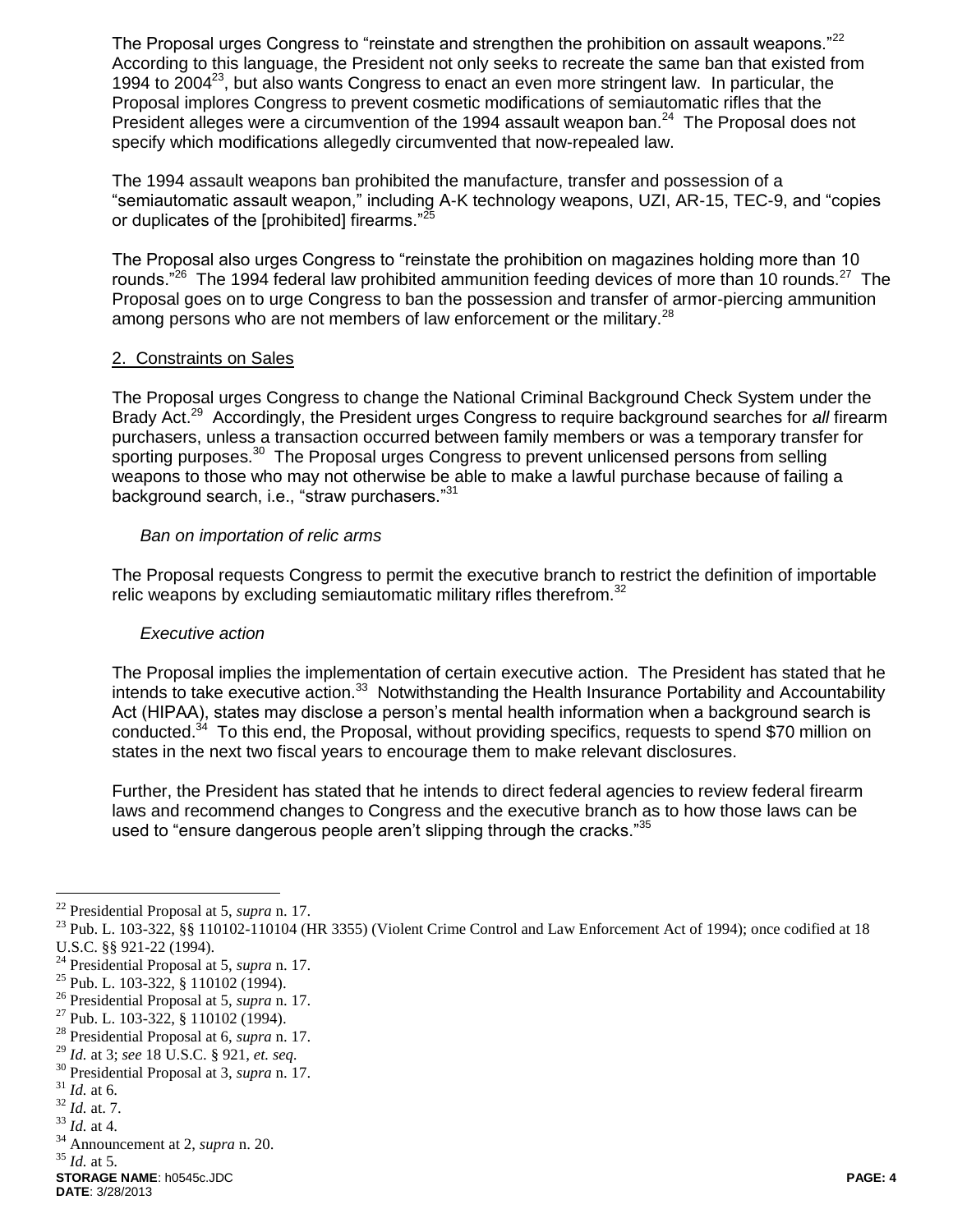The President intends to issue a memorandum requiring all federal law enforcement to trace firearms recovered by a criminal investigation.<sup>36</sup> He also intends to recommend regulations that would create a law enforcement database for the purpose of conducting a broader background search before returning a recovered weapon to its owner.<sup>37</sup>

## *D. The State of Florida's authority to resist federal measures relating to firearms*

The lack of details provided as to how the Proposal intends to strengthen the 1994 federal ban on military-style weapons raises the potential for the federal government to adopt a measure that may violate the Second Amendment. Since the U.S. Supreme Court (Court) had not yet clarified the meaning of the Second Amendment at the time the 1994 ban existed, it is possible the Court may determine that strict scrutiny is the necessary level of scrutiny to apply to government measures that raise Second Amendment issues, and thereby invalidate laws constricting the possession of certain firearms and magazines, such as those urged in the Proposal.

The proposed federal action may be unconstitutional under the Tenth Amendment to the U.S. Constitution to the extent that a federal measure may impose an obligation on state officers to execute federal law.<sup>38</sup> Such was the case with the Brady Handgun Violence Prevention Act that required *state* officials to implement federal law by searching the background of prospective buyers and handling documents submitted by dealers.<sup>39</sup>

## **Effect of Proposed Changes**

This memorial expresses the Florida Legislature's position to the United States Congress and President regarding the President's proposals on firearm constraints. The memorial expresses the Legislature's sense that those proposals to restrict the availability of arms to law-abiding citizens violate the United States Constitution.

The memorial also notifies Congress and the President that the Florida Legislature intends to lawfully exercise its authority to resist and overturn any federal gun control that violates the U.S. Constitution.

## B. SECTION DIRECTORY:

N/A

## **II. FISCAL ANALYSIS & ECONOMIC IMPACT STATEMENT**

- A. FISCAL IMPACT ON STATE GOVERNMENT:
	- 1. Revenues:

None.

2. Expenditures:

None.

## B. FISCAL IMPACT ON LOCAL GOVERNMENTS:

1. Revenues:

**STORAGE NAME**: h0545c.JDC **PAGE: 5** <sup>39</sup> *Id.*; *but see Raich v. Gonzales*, 500 F.3d 850 (9th Cir. 2007) (holding the Tenth Amendment did not apply when Congress properly exercised its Commerce power and did not commandeer state officials when implementing the federal law).

 $\overline{a}$ <sup>36</sup> *Id.* at 6.

<sup>37</sup> *Id.* at 6-7.

<sup>38</sup> *See Printz v. United States*, 521 U.S. 989 (1997).